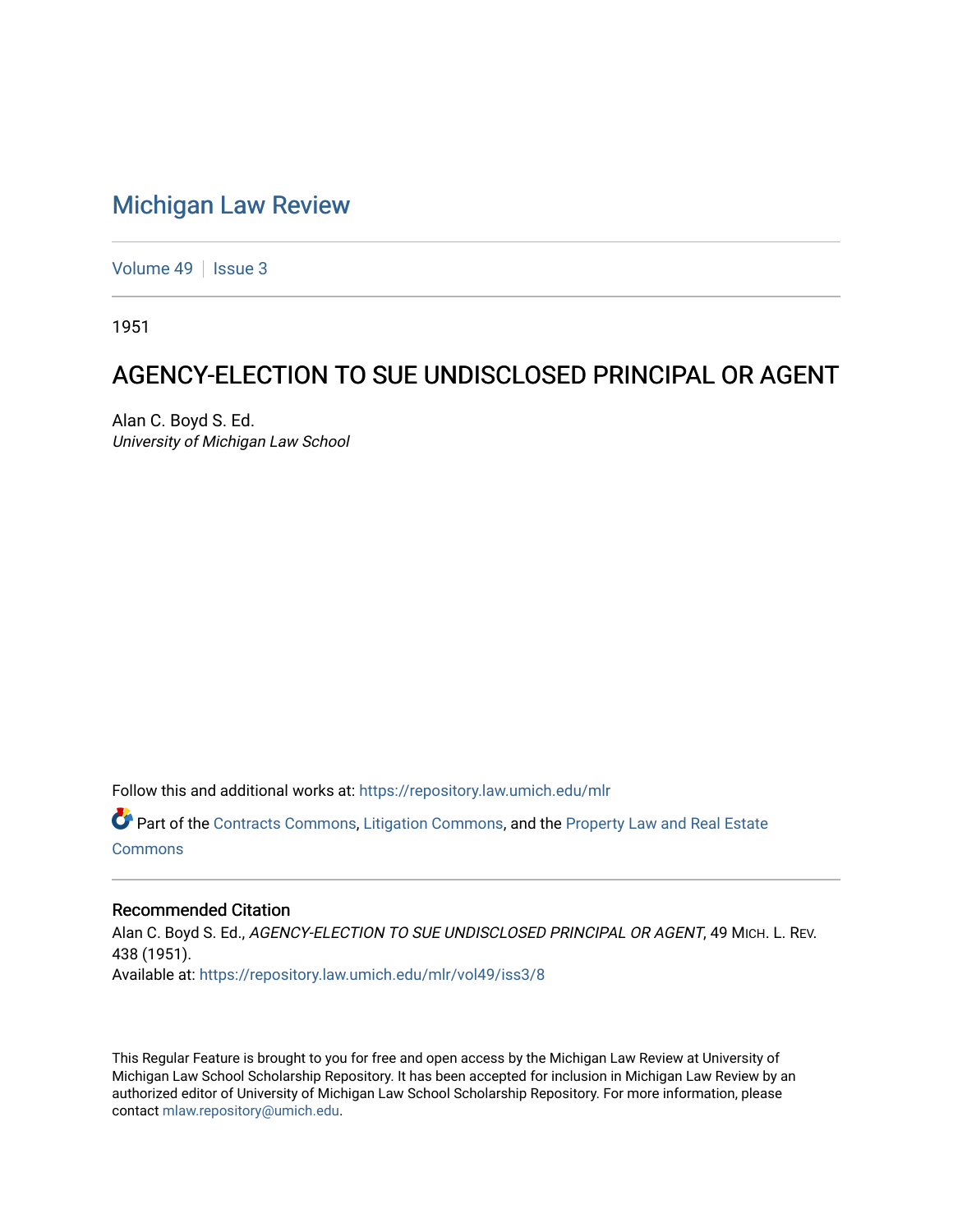AGENCY-ELECTION TO SUE UNDISCLOSED PRINCIPAL OR AGENT-Plaintiff brought action against a principal and his agent to foreclose a mechanic's lien on the principal's real property, alleging that he had expended labor and materials in the improvement of the principal's land pursuant to a contract between himself and the agent. Though plaintiff joined the agent as a party defendant, he did not pray for relief against him. Both defendants moved to dismiss the action. *Held,* action dismissed as to the agent. Whether or not the principal was disclosed at the time the contract arose, the action was properly dismissed as against the agent. If the principal was disclosed, the agent was not liable on the contract; and if the principal was undisclosed, the creditor had to elect whether to proceed against the agent or the principal. Failure to seek relief against the agent constituted an election to sue the principal. *Campbell v. Murdock*, (D.C. Ohio 1950) 90 F. Supp. 297.

When a third party has made a contract with the agent of an undisclosed principal, he has a right to hold either the agent or the principal liable on the  $contract<sup>1</sup>$ . The agent is liable for his negligence in failing to disclose his principal and because he has seen fit to contract in his own name; and the principal may be held liable when it is established that the agent, acting within his authority, made a contract on his principal's behalf.<sup>2</sup>This is an alternative liability, however, not joint nor joint and several. Therefore, according to the great weight of authority, the third party must elect the party from whom to seek satisfaction.3 The courts are not in agreement as to what constitutes an election. The majority view, followed in the principal case,<sup>4</sup> is that commencement of a suit against an agent, after identity of the principal is known, conclusively indicates an election.<sup>5</sup> However, once the third party has received a judgment, though unsatisfied, against either the principal or the agent, the decisions are in almost unanimous accord that the creditor has made an election, and ·a subsequent action against the other party is barred.<sup>6</sup> The basis of the election requirement

<sup>1</sup> 1 WILLISTON, CONTRACTS, rev. ed., §289 (1936). Generally authorities have not distinguished between situations where the fact of agency is unknown and where this fact is known but the identity of the principal is unknown.

2 Klinger v. Modesto Fruit Co., 107 Cal. App. 97, 290 P. 127 (1930).

<sup>3</sup>21 L.R.A. (n.s.) 786 (1909); 119 A.L.R. 1316 (1939); 2 AM,. Jan., Agency, §§402, 403 (1936); B'erry v. Chase, (6th Cir. 1906) 146 F. 625; Limousine & Carriage Mfg. Co. v. Shadburne, 185 lli. App. 403 (1914).

<sup>4</sup>Principal case at 298.

<sup>5</sup>21 L.R.A. (n.s.) 786, 793 (1909); Barrell v. Newby, (7th Cir. 1904) 127 F. 656; Booth v. Barron, 29 App. Div. 66, 51 N.Y.S. 391 (1898).,

<sup>6</sup>119 A.L.R. 1316 at 1320 (1939); Kingsley v. Davis, 104 Mass. 178 (1870); E. J. Codd v. Parker, 97 Md. 319, 55 A. 623 (1903). According to several decisions, both the agent and the principal may be joined in the same action, but an election must be made before judgment is rendered. On this point see 118 A.L.R. 682 (1939); Hospelhorn v. Poe, 174 Md. 242, 198 A. 582 (1938). If the principal is not discovered until after commencement of the suit or judgment, the creditor may proceed against the principal, since he could not have made an election without knowledge of the facts. See 119 A.L.R. 1316 at 1319, 1324 (1939); Steele Smith Grocery Co. v. Potthast, 109 Iowa 413, 80 N.W. 517 (1899); Old Ben Coal Co. v. Universal Coal Co., 248 Mich. 486, 227 N.W. 794 (1929).